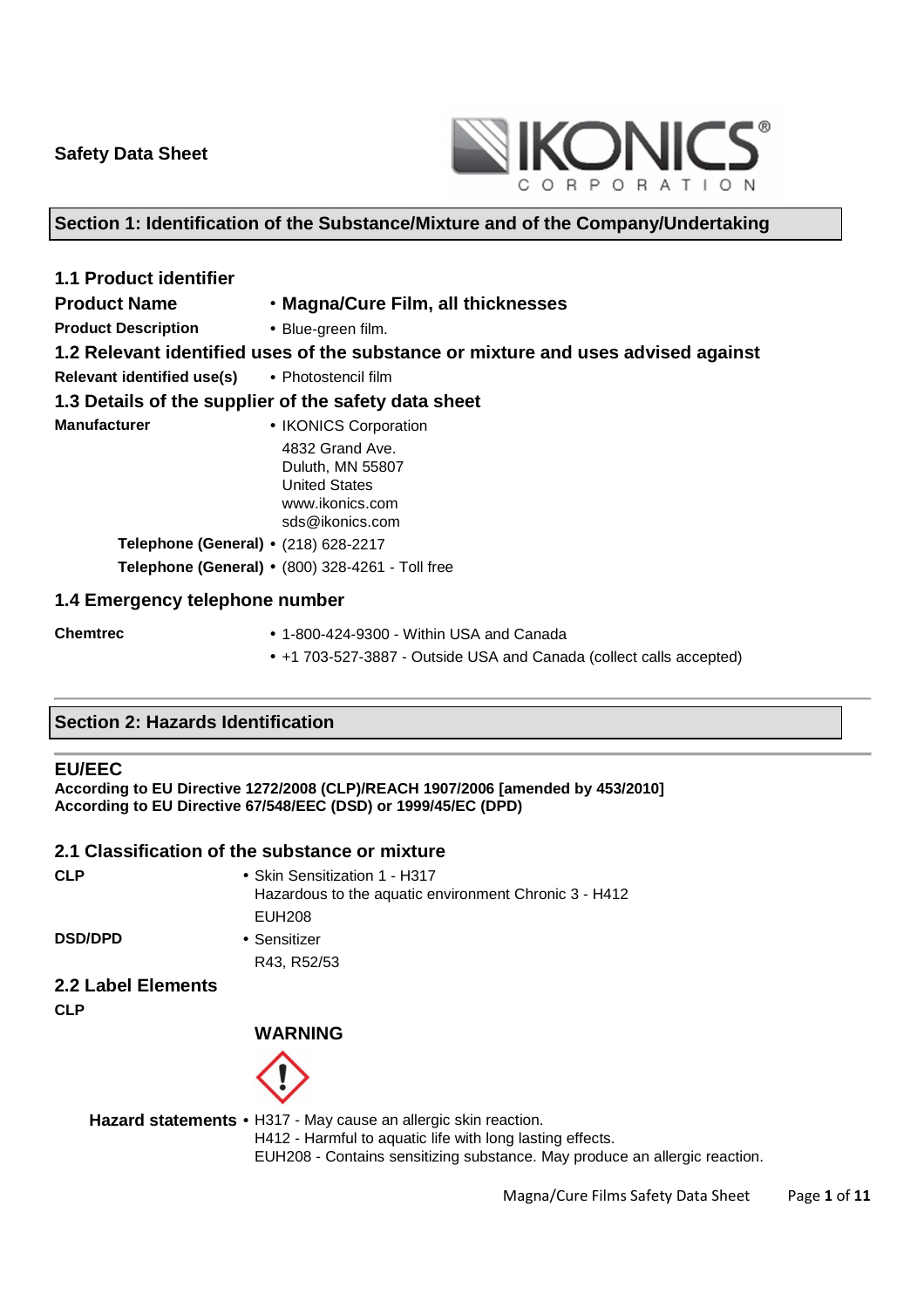| Precautionary<br>statements |                                                                                                                                                                                                                                                                                                          |
|-----------------------------|----------------------------------------------------------------------------------------------------------------------------------------------------------------------------------------------------------------------------------------------------------------------------------------------------------|
|                             | <b>Prevention •</b> P261 - Avoid breathing dust, fume, gas, mist, vapors and/or spray.<br>P272 - Contaminated work clothing should not be allowed out of the workplace.<br>P273 - Avoid release to the environment.<br>P280 - Wear protective gloves/protective clothing/eye protection/face protection. |
|                             | Response • P302+P352 - IF ON SKIN: Wash with plenty of soap and water.<br>P333+P313 - If skin irritation or rash occurs: Get medical advice/attention.<br>P321 - Specific treatment, see supplemental first aid information.<br>P363 - Wash contaminated clothing before reuse.                          |
|                             | Storage/Disposal • P501 - Dispose of content and/or container in accordance with local, regional,<br>national, and/or international regulations.                                                                                                                                                         |
| <b>DSD/DPD</b>              |                                                                                                                                                                                                                                                                                                          |
|                             |                                                                                                                                                                                                                                                                                                          |
|                             | Risk phrases • R43 - May cause sensitization by skin contact.<br>R52/53 - Harmful to aquatic organisms, may cause long-term adverse effects in the<br>aquatic environment.                                                                                                                               |
|                             | Safety phrases . S24 - Avoid contact with skin.<br>S37 - Wear suitable gloves.<br>S45 - In case of accident or if you feel unwell, seek medical advice immediately (show<br>the label where possible).                                                                                                   |
| 2.3 Other Hazards           |                                                                                                                                                                                                                                                                                                          |
| CLP                         | • No data available                                                                                                                                                                                                                                                                                      |
| <b>DSD/DPD</b>              | • No data available                                                                                                                                                                                                                                                                                      |
|                             |                                                                                                                                                                                                                                                                                                          |

### **UN GHS**

**According to Third Revised Edition**

#### **2.1 Classification of the substance or mixture**

**UN GHS** • Skin Sensitization 1 - H317 Hazardous to the aquatic environment Chronic 3 - H412

#### **2.2 Label elements**

**UN GHS** 

#### **WARNING**



**Hazard statements** • H317 - May cause an allergic skin reaction. H412 - Harmful to aquatic life with long lasting effects.

#### **Precautionary statements**

- **Prevention** P261 Avoid breathing dust, fume, gas, mist, vapors and/or spray.
	- P272 Contaminated work clothing should not be allowed out of the workplace.
	- P273 Avoid release to the environment.
	- P280 Wear protective gloves/protective clothing/eye protection/face protection.
- **Response** P302+P352 IF ON SKIN: Wash with plenty of soap and water.
	- P333+P313 If skin irritation or rash occurs: Get medical advice/attention.
	- P321 Specific treatment, see supplemental first aid information.
	- P363 Wash contaminated clothing before reuse.
- **Storage/Disposal** P501 Dispose of content and/or container in accordance with local, regional, national,

Magna/Cure Films Safety Data Sheet Page **2** of **11**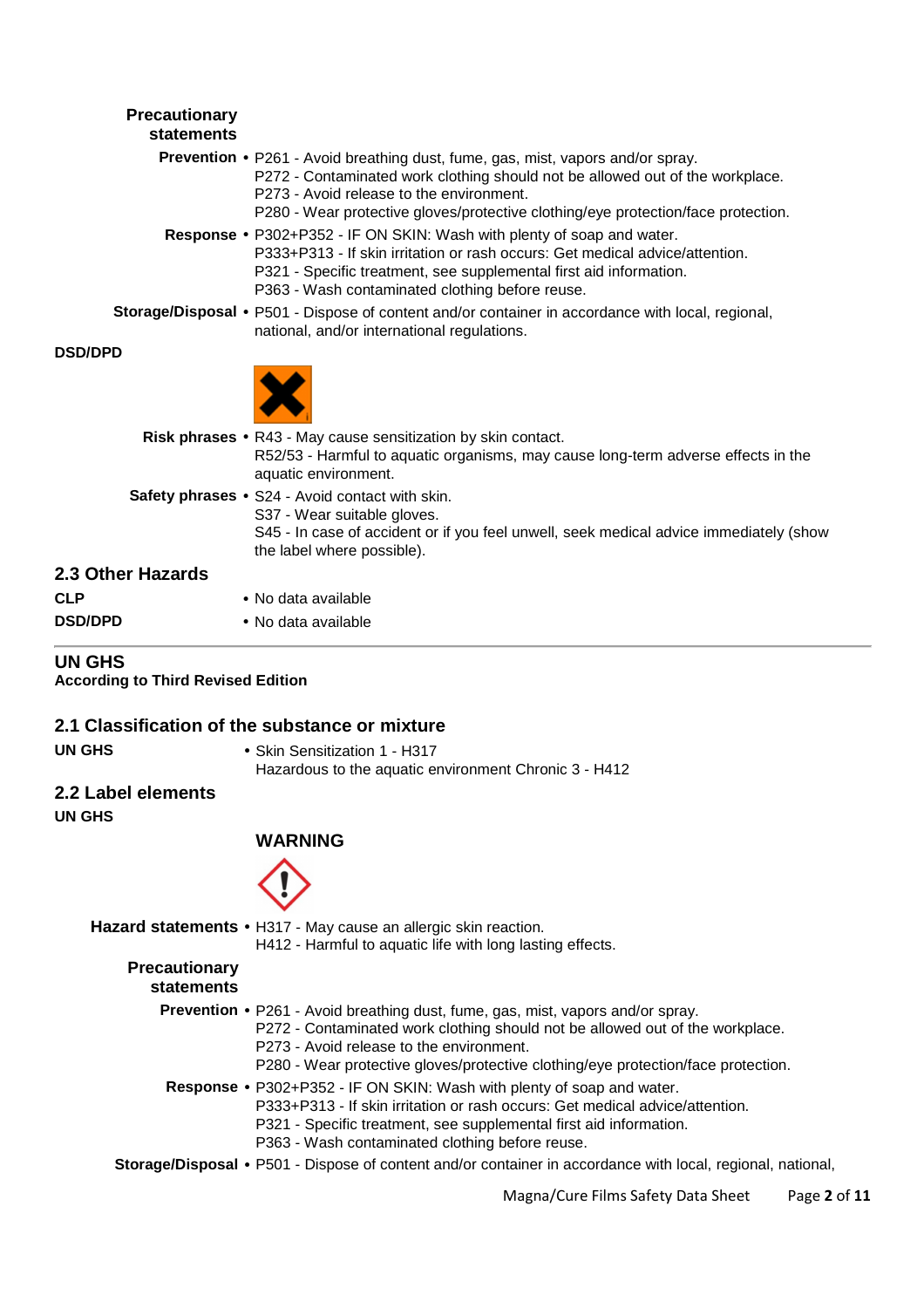and/or international regulations.

# **2.3 Other hazards UN GHS** • No data available

**United States (US) According to OSHA 29 CFR 1910.1200 HCS**

#### **2.1 Classification of the substance or mixture**

**OSHA HCS 2012** • Skin Sensitization 1 - H317

**2.2 Label elements**

**OSHA HCS 2012** 

#### **WARNING**



|                                           | Hazard statements • May cause an allergic skin reaction. - H317                                                                                                                                                                                                                        |
|-------------------------------------------|----------------------------------------------------------------------------------------------------------------------------------------------------------------------------------------------------------------------------------------------------------------------------------------|
| <b>Precautionary</b><br>statements        |                                                                                                                                                                                                                                                                                        |
|                                           | Prevention • Avoid breathing dust, fume, gas, mist, vapors and/or spray. - P261<br>Contaminated work clothing should not be allowed out of the workplace. - P272<br>Wear protective gloves/protective clothing/eye protection/face protection. - P280                                  |
|                                           | <b>Response •</b> IF ON SKIN: Wash with plenty of soap and water. - P302+P352<br>If skin irritation or rash occurs: Get medical advice/attention. - P333+P313<br>Specific treatment, see supplemental first aid information. - P321<br>Wash contaminated clothing before reuse. - P363 |
|                                           | <b>Storage/Disposal •</b> Dispose of content and/or container in accordance with local, regional, national, and/or<br>international regulations. - P501                                                                                                                                |
| 2.3 Other hazards<br><b>OSHA HCS 2012</b> | • No data available                                                                                                                                                                                                                                                                    |

#### **Canada According to WHMIS**

#### **2.1 Classification of the substance or mixture**

**WHMIS** • Other Toxic Effects - D2B **2.2 Label elements WHMIS** 

- 
- Other Toxic Effects D2B

**2.3 Other hazards WHMIS** • No data available

Magna/Cure Films Safety Data Sheet Page **3** of **11**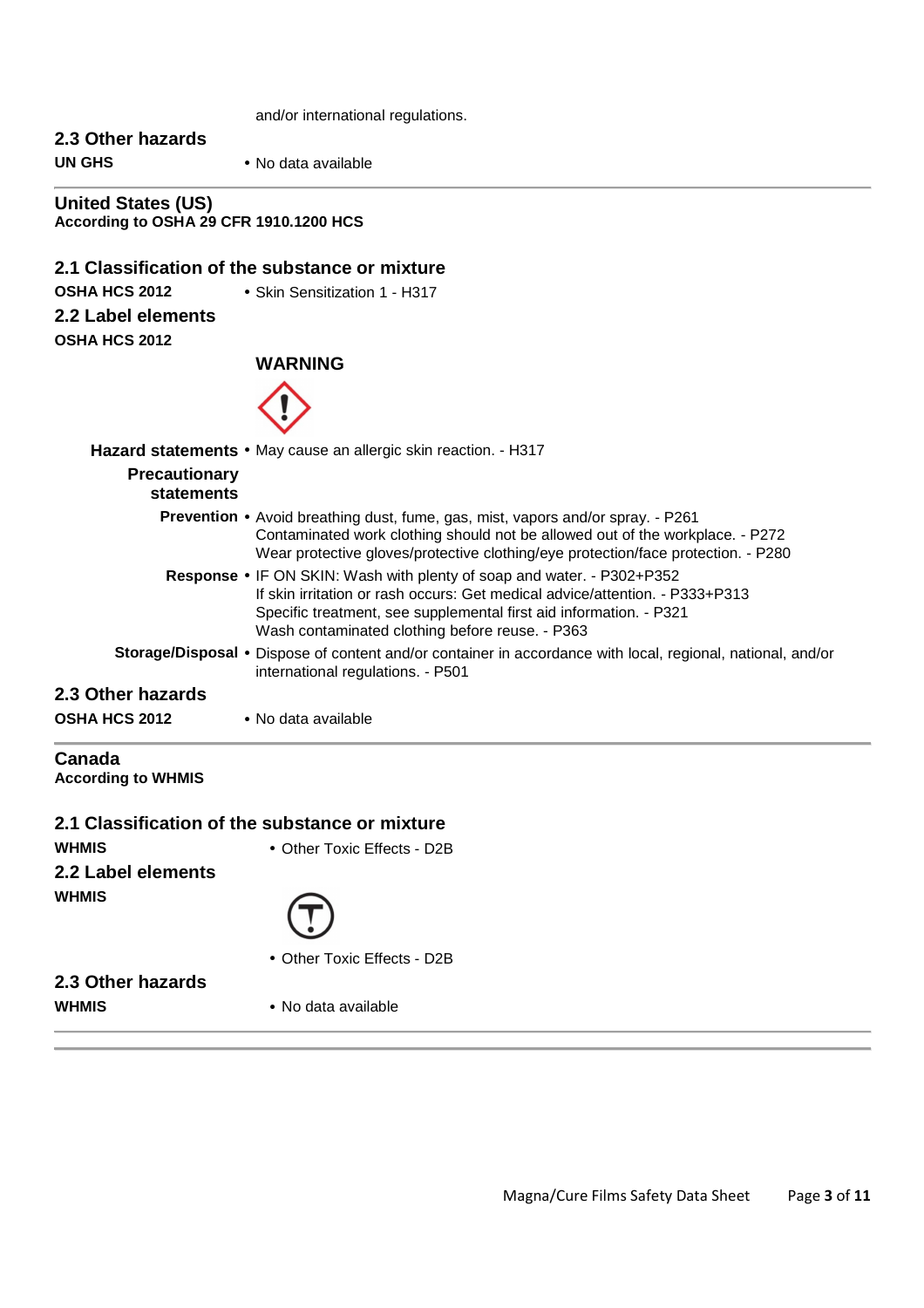### **2.4 Other information**

**NFPA** Fire **stability** Snacial

**Key to abbreviations**

= See Section 16 for full text of R and S phrases.

See Section 12 for Ecological Information.

### **Section 3 - Composition/Information on Ingredients**

### **3.1 Substances**

### **3.2 Mixtures**

| <b>Hazardous Components</b>                                       |                                                                                        |                    |                                                                                  |                                                                                                                                                                                                                                                                                                                                  |                 |
|-------------------------------------------------------------------|----------------------------------------------------------------------------------------|--------------------|----------------------------------------------------------------------------------|----------------------------------------------------------------------------------------------------------------------------------------------------------------------------------------------------------------------------------------------------------------------------------------------------------------------------------|-----------------|
| <b>Chemical Name</b>                                              | <b>Identifiers</b>                                                                     | %(weight)          | <b>LD50/LC50</b>                                                                 | <b>Classifications According to</b><br><b>Requlation/Directive</b>                                                                                                                                                                                                                                                               | <b>Comments</b> |
| 1-hydroxycyclohexyl phenyl<br>ketone                              | <b>CAS: 947-19-3</b><br>EC<br>Number: 213-<br>$426 - 9$<br><b>EINECS:213-</b><br>426-9 | 0.5% TO<br>2.5%    |                                                                                  | <b>WHMIS:</b><br><b>UN GHS: Acute Tox. 5; Eye Irrit.</b><br>2A: Skin Irrit. 2<br><b>EU DSD/DPD: R36/37/38</b><br><b>EU CLP:</b> Eye Irrit. 2; Skin Irrit. 2<br><b>OSHA HCS 2012:</b>                                                                                                                                             |                 |
| Benzophenone                                                      | CAS: 119-61-9<br><b>EINECS:204-</b><br>$337-6$                                         | $0.5\%$ TO<br>2.5% | Ingestion/Oral-Rat<br>$LD50 \cdot > 10$ g/kg<br>Skin-Rabbit LD50 .<br>3535 mg/kg | <b>WHMIS: Other Toxic Effects - D2B</b><br><b>UN GHS:</b> Aquatic Acute 1; Aquatic<br>Chronic 1; Eye Irrit. 2A; Skin Irrit. 3<br>EU DSD/DPD: R36/38; R50/53<br><b>EU CLP:</b> Aquatic Acute 1; Aquatic<br>Chronic 1: Eye Irrit. 2: Skin Irrit. 2<br><b>OSHA HCS 2012:</b>                                                        |                 |
| 4-Diazodiphenylamine<br>hydrogen sulfate,<br>formaldehyde polymer | CAS:41432-19-<br>3                                                                     | $0.1\%$ TO<br>0.3% |                                                                                  | <b>WHMIS: Other Toxic Effects - D2B</b><br><b>UN GHS: Acute Tox. 4: Eye Irrit.</b><br>2A; Skin Irrit. 2; Skin Sens. 1;<br>STOT SE 3: Resp. Irrit.<br>EU DSD/DPD: Harmful(Xn); R22;<br>R36/37/38; R43<br>EU CLP: Acute Tox. 4; Eye Irrit. 2;<br>Skin Irrit. 2; Skin Sens. 1B; STOT<br>SE 3: Resp. Irrit.<br><b>OSHA HCS 2012:</b> |                 |

#### **Key to abbreviations**

= See Section 16 for full text of R phrases

#### **Section 4 - First Aid Measures**

## **4.1 Description of first aid measures**

| <b>Inhalation</b> | • IF INHALED: If breathing is difficult, remove victim to fresh air and keep at rest in a position<br>comfortable for breathing. If not breathing, give artificial respiration and call 911 or emergency<br>medical service. |
|-------------------|------------------------------------------------------------------------------------------------------------------------------------------------------------------------------------------------------------------------------|
| <b>Skin</b>       | • IF ON SKIN: Wash with plenty of soap and water. If skin irritation occurs: Get medical<br>advice/attention. Take off contaminated clothing and wash before reuse.                                                          |
| Eye               | • IF IN EYES: Rinse cautiously with water for several minutes. Remove contact lenses, if present<br>and easy to do. Continue rinsing. If eye irritation persists: Get medical advice/attention.                              |
| Ingestion         | • If swallowed, do NOT induce vomiting unless directed to do so by medical personnel. Rinse<br>mouth. Never give anything by mouth to an unconscious person. If large quantities are                                         |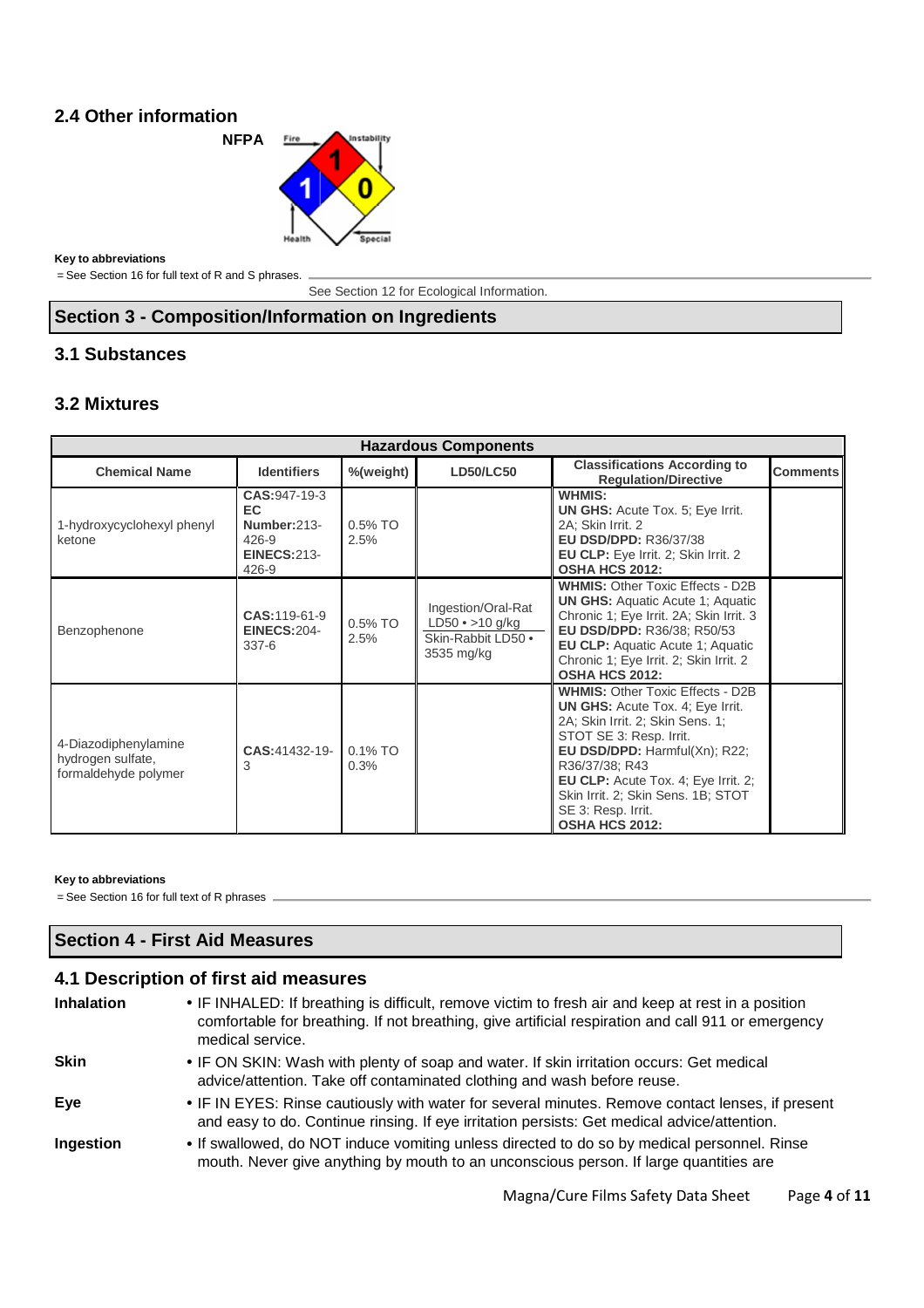swallowed, call a physician immediately.

### **4.2 Most important symptoms and effects, both acute and delayed**

### • No data available

### **4.3 Indication of any immediate medical attention and special treatment needed**

### **Section 5 - Firefighting Measures**

### **5.1 Extinguishing media**

| <b>Suitable Extinguishing</b><br>Media | • SMALL FIRES: Dry chemical, CO2, water spray or regular foam.<br>LARGE FIRE: Water spray, fog or regular foam.                                                                        |
|----------------------------------------|----------------------------------------------------------------------------------------------------------------------------------------------------------------------------------------|
| <b>Unsuitable</b>                      | • No data available                                                                                                                                                                    |
| <b>Extinguishing Media</b>             |                                                                                                                                                                                        |
|                                        | Firefighting Procedures • LARGE FIRES: Use extinguishing agent suitable for type of surrounding fire.<br>Keep unauthorized personnel away.<br>Ventilate closed spaces before entering. |
|                                        | 5.2 Special hazards arising from the substance or mixture                                                                                                                              |
| Unusual Fire and                       | • Some of these materials may burn but none inpite readily                                                                                                                             |

**Explosion Hazards**  • Some of these materials may burn, but none ignite readily. Hazardous Combustion • Products of combustion include: carbon oxides (COx), nitrogen oxides (NOx). **Products** 

#### **5.3 Advice for firefighters**

• Structural firefighters' protective clothing provides limited protection in fire situations ONLY; it is not effective in spill situations where direct contact with the substance is possible.

Wear chemical protective clothing that is specifically recommended by the manufacturer. It may provide little or no thermal protection.

Wear positive pressure self-contained breathing apparatus (SCBA).

#### **Section 6 - Accidental Release Measures**

#### **6.1 Personal precautions, protective equipment and emergency procedures**

- **Personal Precautions** No special precautions expected to be necessary if material is used under ordinary conditions and as recommended.
- **Emergency Procedures**  No emergency procedures are expected to be necessary if material is used under ordinary conditions as recommended.

#### **6.2 Environmental precautions**

• No data available

#### **6.3 Methods and material for containment and cleaning up**

**Containment/Clean-up Measures**  • Use appropriate Personal Protective Equipment (PPE)

No special precautions or procedures are necessary.

#### **6.4 Reference to other sections**

• Refer to Section 8 - Exposure Controls/Personal Protection and Section 13 - Disposal Considerations.

#### **Section 7 - Handling and Storage**

| 7.1 Precautions for safe handling                                |                                                     |  |  |  |
|------------------------------------------------------------------|-----------------------------------------------------|--|--|--|
| <b>Handling</b>                                                  | • Use good safety and industrial hygiene practices. |  |  |  |
| 7.2 Conditions for safe storage, including any incompatibilities |                                                     |  |  |  |
| <b>Storage</b>                                                   | • Store in a cool, dry place.                       |  |  |  |
|                                                                  |                                                     |  |  |  |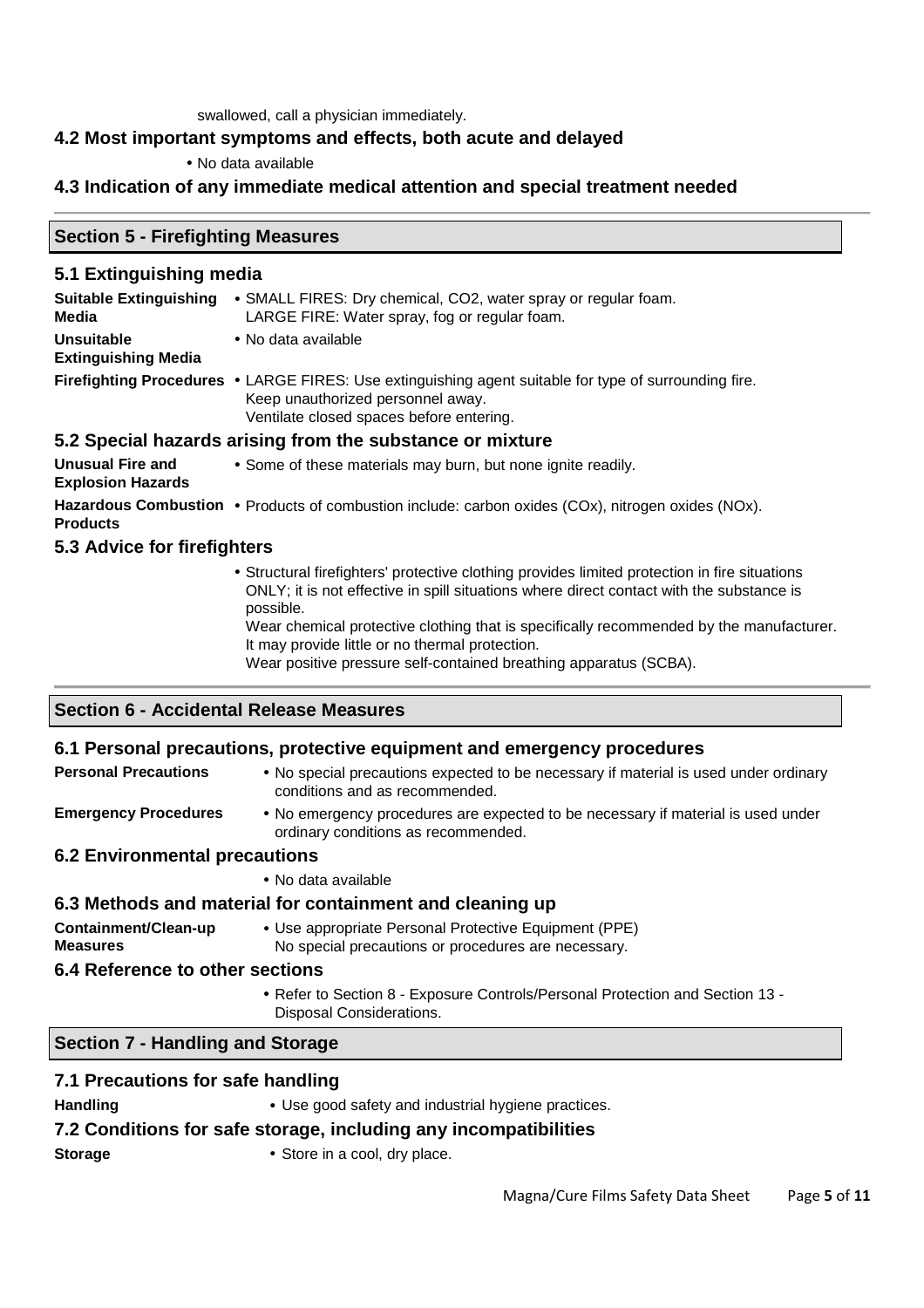**Special Packaging Materials** • Package in opaque containers and/or use additional light-blocking materials.

### **7.3 Specific end use(s)**

• Refer to Section 1.2 - Relevant identified uses.

# **Section 8 - Exposure Controls/Personal Protection**

#### **8.1 Control parameters**

#### **8.2 Exposure controls**

**Engineering Measures/Controls** • Local exhaust is recommended but not required. Provide adequate ventilation as necessary.

**Personal Protective Equipment Pictograms** •

E AA

**General Industrial Hygiene Considerations Environmental Exposure Controls** • No data available

- **Respiratory**  In case of insufficient ventilation, wear suitable respiratory equipment.
- **Eye/Face**  Wear protective eyewear (goggles, face shield, or safety glasses).
- **Hands**  Wear protective gloves rubber or neoprene.
- **Skin/Body •** Wear protective clothing apron or other impervious body coverings.
	- Handle in accordance with good industrial hygiene and safety practice.
	-

#### **Section 9 - Physical and Chemical Properties**

### **9.1 Information on Physical and Chemical Properties**

| <b>Material Description</b>           |                   |                                     |                   |  |
|---------------------------------------|-------------------|-------------------------------------|-------------------|--|
| <b>Physical Form</b>                  | Solid             | Appearance/Description              | Film              |  |
| Color                                 | Blue-green        | Odor                                | Not relevant      |  |
| <b>Taste</b>                          | Not relevant      | <b>Odor Threshold</b>               | Not relevant      |  |
| Physical and Chemical Properties      | Not relevant      |                                     |                   |  |
| <b>General Properties</b>             |                   |                                     |                   |  |
| <b>Boiling Point</b>                  | Not relevant      | <b>Melting Point</b>                | No data available |  |
| <b>Decomposition Temperature</b>      | Not relevant      | рH                                  | Not relevant      |  |
| Specific Gravity/Relative Density     | Not relevant      | Water Solubility                    | Soluble           |  |
| Viscosity                             | Not relevant      | <b>Explosive Properties</b>         | Not relevant      |  |
| <b>Oxidizing Properties:</b>          | Not relevant      |                                     |                   |  |
| <b>Volatility</b>                     |                   |                                     |                   |  |
| Vapor Pressure                        | Not relevant      | Vapor Density                       | Not relevant      |  |
| <b>Evaporation Rate</b>               | Not relevant      |                                     |                   |  |
| <b>Flammability</b>                   |                   |                                     |                   |  |
| <b>Flash Point</b>                    | Not relevant      | UEL                                 | Not relevant      |  |
| LEL                                   | Not relevant      | Autoignition                        | Not relevant      |  |
| <b>Environmental</b>                  |                   |                                     |                   |  |
| Half-Life                             | No data available | Octanol/Water Partition coefficient | No data available |  |
| <b>Bioaccumulation Factor</b>         | No data available | <b>Bioconcentration Factor</b>      | No data available |  |
| Biochemical Oxygen Demand<br>BOD/BOD5 | No data available | Chemical Oxygen Demand              | No data available |  |
| Persistence                           | No data available | Degradation                         | No data available |  |

#### **9.2 Other Information**

• No data available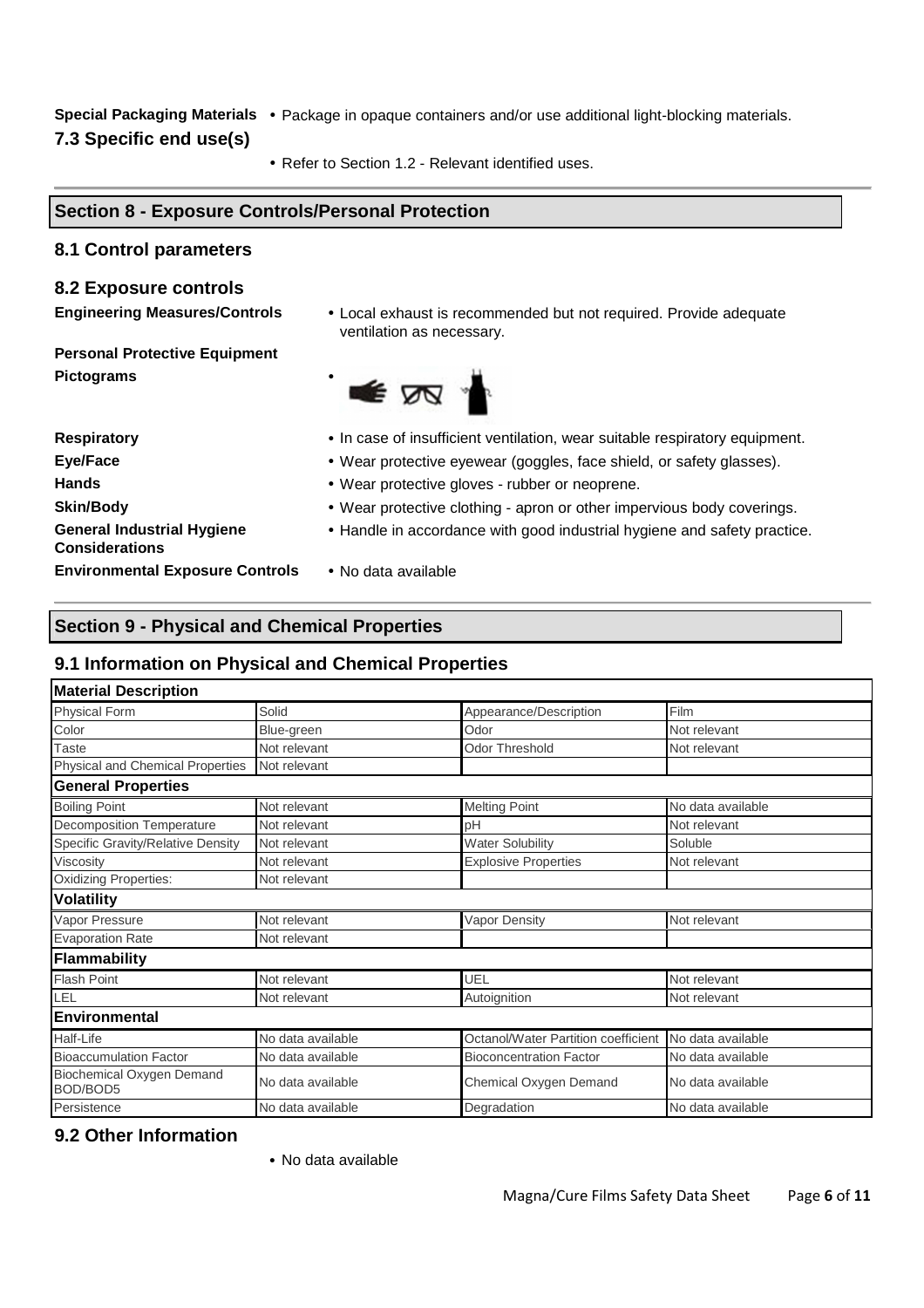### **Section 10: Stability and Reactivity**

#### **10.1 Reactivity**

• No dangerous reaction known under conditions of normal use.

#### **10.2 Chemical stability**

• Stable

#### **10.3 Possibility of hazardous reactions**

• Hazardous polymerization will not occur.

#### **10.4 Conditions to avoid**

• Excess heat. Strong light.

#### **10.5 Incompatible materials**

• No data available

#### **10.6 Hazardous decomposition products**

• Hazardous decomposition products formed under fire conditions - carbon oxides, nitrogen oxides.

### **Section 11 - Toxicological Information**

#### **11.1 Information on toxicological effects**

| <b>Component Name</b>            | <b>CAS</b>                                                                                             | Data                                                                  |  |  |
|----------------------------------|--------------------------------------------------------------------------------------------------------|-----------------------------------------------------------------------|--|--|
| Benzophenone (0.5% TO<br>2.5%    | 119-61-9                                                                                               | Acute Toxicity: orl-rat LD50:>10 gm/kg; Skin-Rabbit LD50 . 3535 mg/kg |  |  |
| <b>GHS Properties</b>            |                                                                                                        | Classification                                                        |  |  |
| Acute toxicity                   | EU/CLP•<br><b>UN GHS•</b>                                                                              | OSHA HCS 2012 <sup>•</sup>                                            |  |  |
| <b>Aspiration Hazard</b>         | EU/CLP•<br><b>UN GHS•</b>                                                                              | OSHA HCS 2012 <sup>•</sup>                                            |  |  |
| Carcinogenicity                  | EU/CLP•<br><b>UN GHS•</b>                                                                              | OSHA HCS 2012 <sup>•</sup>                                            |  |  |
| Germ Cell Mutagenicity           | EU/CLP•<br><b>UN GHS•</b>                                                                              | OSHA HCS 2012 <sup>•</sup>                                            |  |  |
| Skin corrosion/Irritation        | EU/CLP•<br>OSHA HCS 2012 <sup>•</sup><br><b>UN GHS•</b>                                                |                                                                       |  |  |
| Skin sensitization               | <b>EU/CLP</b> •Skin Sensitizer 1<br>OSHA HCS 2012 Skin Sensitizer 1<br><b>UN GHS•Skin Sensitizer 1</b> |                                                                       |  |  |
| STOT-RE                          | EU/CLP•<br>OSHA HCS 2012 <sup>•</sup><br><b>UN GHS•</b>                                                |                                                                       |  |  |
| STOT-SE                          | EU/CLP•<br>OSHA HCS 2012 <sup>•</sup><br><b>UN GHS•</b>                                                |                                                                       |  |  |
| <b>Toxicity for Reproduction</b> | EU/CLP•<br>OSHA HCS 2012 <sup>•</sup><br><b>UN GHS•</b>                                                |                                                                       |  |  |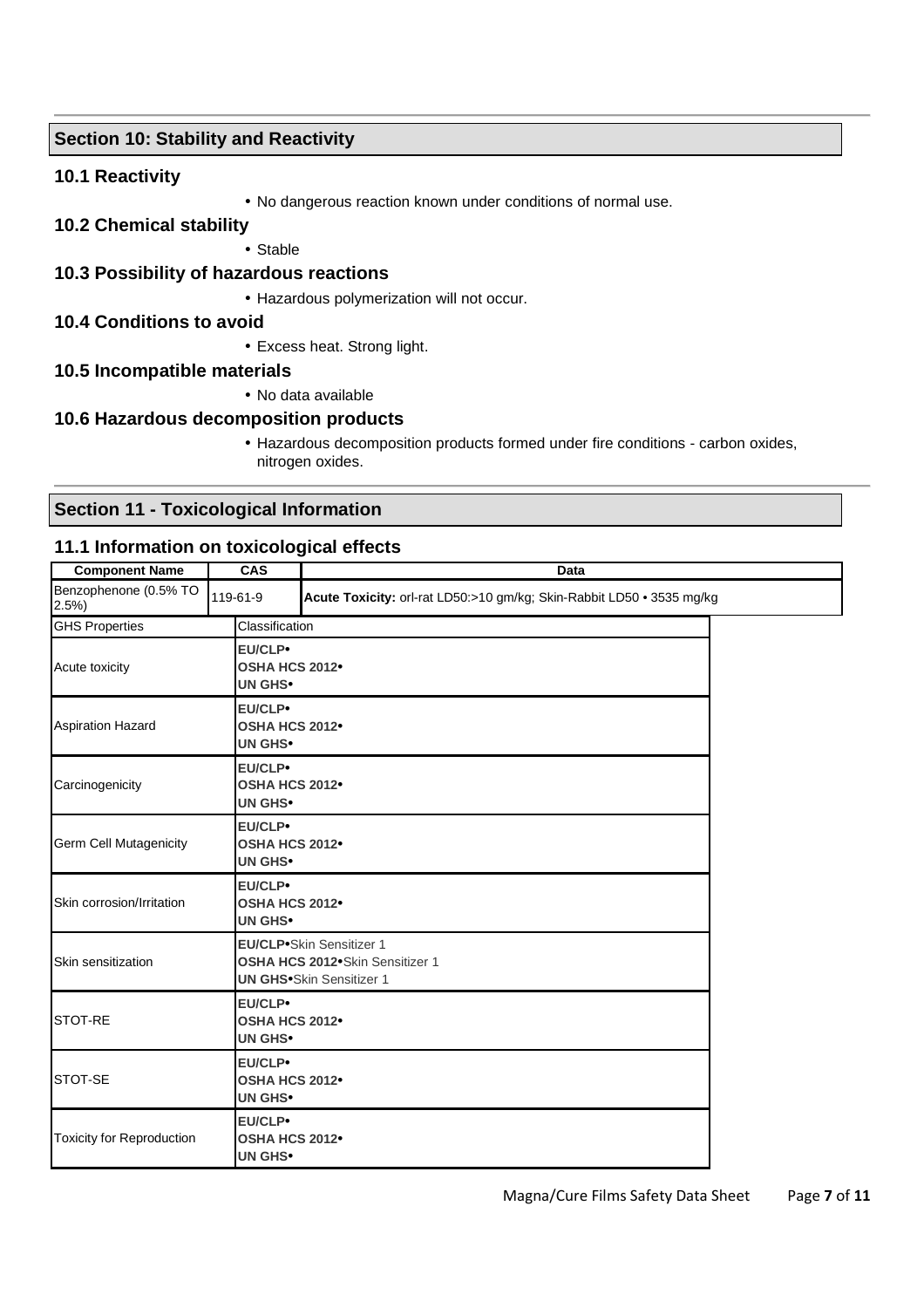| Respiratory sensitization       | EU/CLP•<br><b>OSHA HCS 2012</b><br>UN GHS <sup>.</sup>  |  |
|---------------------------------|---------------------------------------------------------|--|
| Serious eye damage/Irritation   | EU/CLP•<br><b>OSHA HCS 2012</b><br><b>UN GHS•</b>       |  |
| <b>Potential Health Effects</b> |                                                         |  |
| <b>Inhalation</b>               |                                                         |  |
| Acute (Immediate)               | • May cause irritation.                                 |  |
| <b>Chronic (Delayed)</b>        | • No data available                                     |  |
| <b>Skin</b>                     |                                                         |  |
| Acute (Immediate)               | • May cause an allergic skin reaction.                  |  |
| <b>Chronic (Delayed)</b>        | • Repeated and prolonged exposure may cause irritation. |  |
| Eye                             |                                                         |  |
| <b>Acute (Immediate)</b>        | • May cause irritation.                                 |  |
| <b>Chronic (Delayed)</b>        | • Repeated and prolonged exposure may cause irritation. |  |
| Ingestion                       |                                                         |  |
| <b>Acute (Immediate)</b>        | • No data available                                     |  |
| <b>Chronic (Delayed)</b>        | • No data available                                     |  |

## **Section 12 - Ecological Information**

#### **12.1 Toxicity**

| Component                   | <b>CAS</b> | Data                                                                                          | Comments |
|-----------------------------|------------|-----------------------------------------------------------------------------------------------|----------|
| Benzophenone (0.5% TO 2.5%) | 119-61-9   | Crustacea: 24 Hour(s) EC50 Crustacea .28 mg/L;<br><b>Fish:</b> 96 Hour(s) LC50 Fish 14.2 mg/L |          |

### **12.2 Persistence and degradability**

• No data available

#### **12.3 Bioaccumulative potential**

• No data available

### **12.4 Mobility in Soil**

• No data available

#### **12.5 Results of PBT and vPvB assessment**

• No data available

### **12.6 Other adverse effects**

#### **Section 13 - Disposal Considerations**

#### **13.1 Waste treatment methods**

| <b>Product waste</b> | • Dispose of content in accordance with local, regional, national, and/or international<br>regulations.   |
|----------------------|-----------------------------------------------------------------------------------------------------------|
| Packaging waste      | • Dispose of container in accordance with local, regional, national, and/or international<br>regulations. |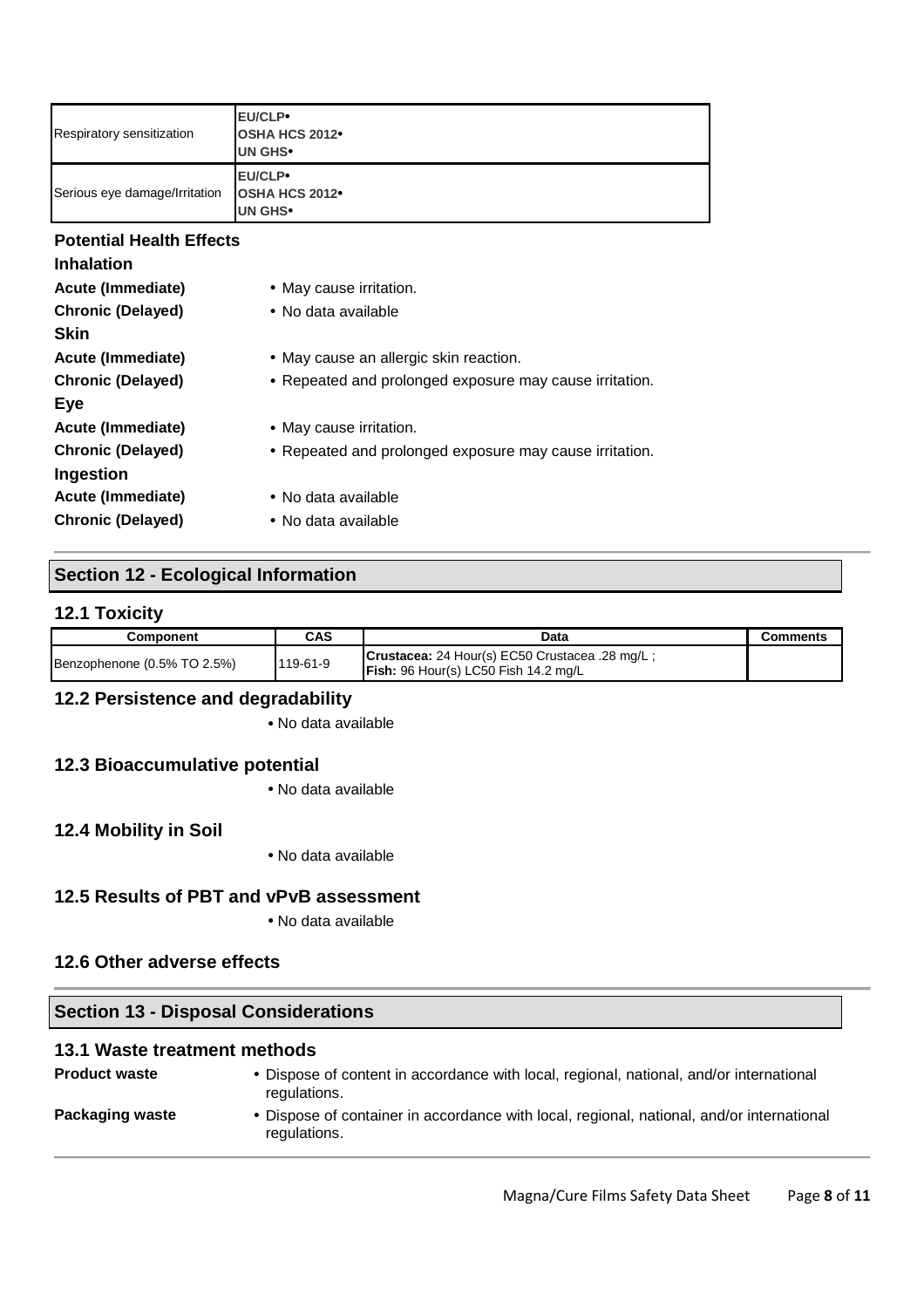### **Section 14 - Transport Information**

|                  | <b>14.1 UN</b><br>number | 14.2 UN proper<br>shipping name | 14.3 Transport hazard<br>class(es) | 14.4 Packing<br>group | <b>14.5 Environmental</b><br>hazards |
|------------------|--------------------------|---------------------------------|------------------------------------|-----------------------|--------------------------------------|
| <b>DOT</b>       | <b>NDA</b>               | <b>NDA</b>                      | <b>NDA</b>                         | <b>NDA</b>            | <b>NDA</b>                           |
| <b>IMO/IMDG</b>  | <b>NDA</b>               | <b>NDA</b>                      | <b>NDA</b>                         | <b>NDA</b>            | <b>NDA</b>                           |
| <b>IATA/ICAO</b> | <b>NDA</b>               | <b>NDA</b>                      | <b>NDA</b>                         | <b>NDA</b>            | <b>NDA</b>                           |

**14.6 Special precautions for user** • None specified. **14.7 Transport in bulk according to Annex II of MARPOL 73/78 and the IBC Code** 

• Not relevant.

**14.8 Other information** 

**DOT** • Not regulated.

**IMO/IMDG** • Not regulated.

**IATA/ICAO** • Not regulated.

#### **Section 15 - Regulatory Information**

### **15.1 Safety, health and environmental regulations/legislation specific for the substance or mixture**

**SARA Hazard Classifications** • Acute

| Inventory                                                                  |                |                       |                   |                    |                          |                  |
|----------------------------------------------------------------------------|----------------|-----------------------|-------------------|--------------------|--------------------------|------------------|
| Component                                                                  | <b>CAS</b>     | <b>Australia AICS</b> | <b>Canada DSL</b> | <b>Canada NDSL</b> | China                    | <b>EU EINECS</b> |
| 1-hydroxycyclohexyl<br>phenyl ketone                                       | 947-19-3       | Yes                   | Yes               | No                 | Yes                      | Yes              |
| Benzophenone                                                               | 119-61-9       | Yes                   | Yes               | No                 | Yes                      | Yes              |
| $4-$<br>Diazodiphenylamine<br>hydrogen sulfate,<br>formaldehyde<br>polymer | 41432-19-3 Yes |                       | No                | Yes                | No.                      | <b>No</b>        |
| <b>Inventory (Con't.)</b>                                                  |                |                       |                   |                    |                          |                  |
|                                                                            |                |                       |                   |                    |                          |                  |
| <b>Component</b>                                                           | <b>CAS</b>     | <b>Japan ENCS</b>     | <b>Korea KECL</b> | <b>New Zealand</b> | <b>Philippines PICCS</b> | <b>TSCA</b>      |
| 1-hydroxycyclohexyl<br>phenyl ketone                                       | 947-19-3       | Yes                   | Yes               | Yes                | Yes                      | Yes              |
| Benzophenone                                                               | 119-61-9       | Yes                   | Yes               | Yes                | Yes                      | Yes              |

#### **Denmark**

**Environment**

| Denmark - Advisory List for Self-Classification of Dangerous Substances                         |  |                                  |  |  |
|-------------------------------------------------------------------------------------------------|--|----------------------------------|--|--|
| •1-hydroxycyclohexyl phenyl ketone                                                              |  | 947-19-3 0.5% TO 2.5% R52/53     |  |  |
| •Benzophenone                                                                                   |  | 119-61-9 0.5% TO 2.5% Not Listed |  |  |
| •4-Diazodiphenylamine hydrogen sulfate, formaldehyde polymer 41432-19-3 0.1% TO 0.3% Not Listed |  |                                  |  |  |
| <b>Europe</b>                                                                                   |  |                                  |  |  |

#### **Other**

| EU - CLP (1272/2008) - Annex VI - Table 3.2 - Classification                                    |                                  |
|-------------------------------------------------------------------------------------------------|----------------------------------|
| •1-hydroxycyclohexyl phenyl ketone                                                              | 947-19-3 0.5% TO 2.5% Not Listed |
| •Benzophenone                                                                                   | 119-61-9 0.5% TO 2.5% Not Listed |
| •4-Diazodiphenylamine hydrogen sulfate, formaldehyde polymer 41432-19-3 0.1% TO 0.3% Not Listed |                                  |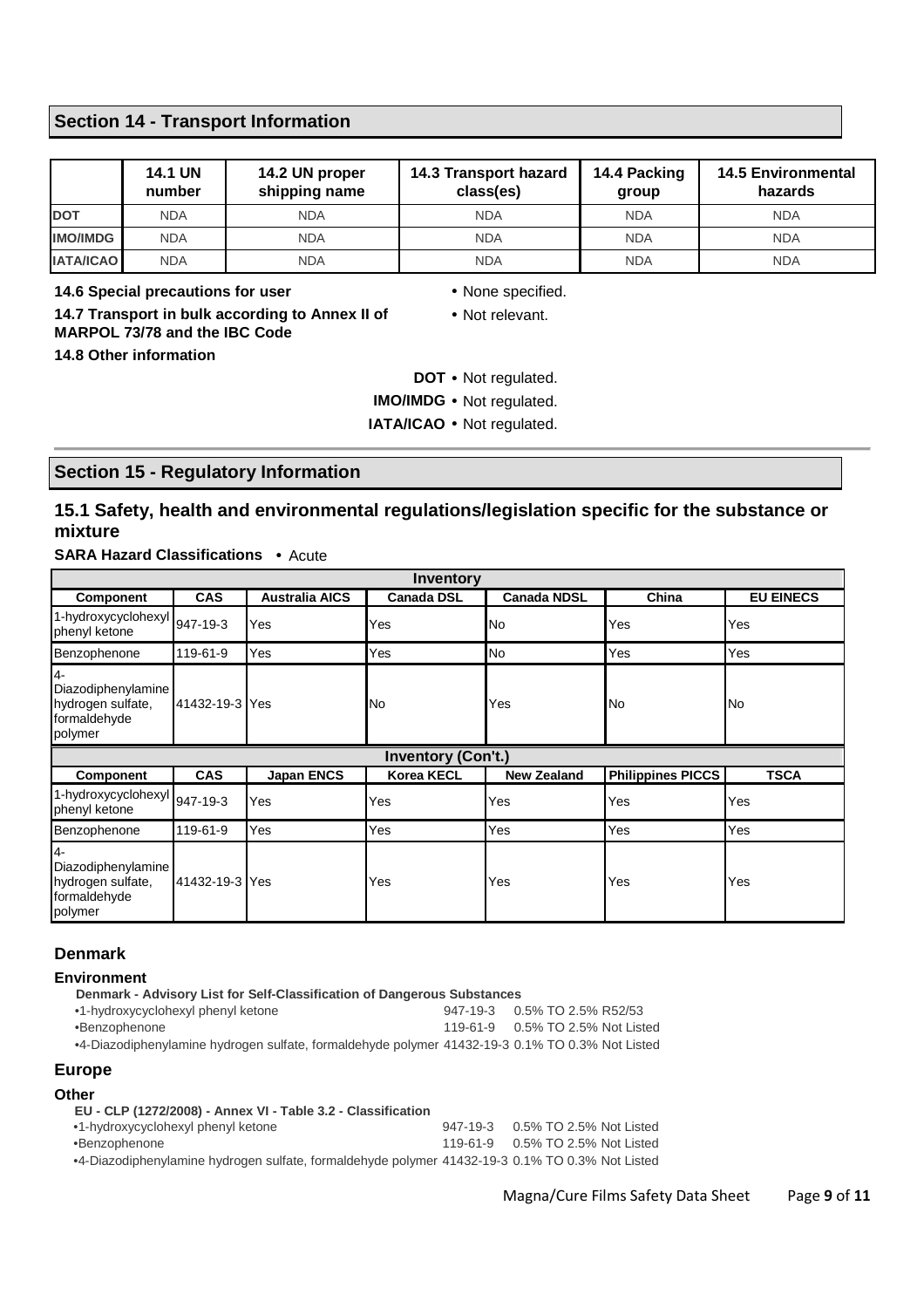| EU - Endocrine Disrupters (COM (2001)262) - Candidate List of Substances                        |                                                                                                   |
|-------------------------------------------------------------------------------------------------|---------------------------------------------------------------------------------------------------|
| •1-hydroxycyclohexyl phenyl ketone                                                              | 947-19-3<br>0.5% TO 2.5% Not Listed                                                               |
| ·Benzophenone                                                                                   | 119-61-9  0.5% TO 2.5% Group III Chemical                                                         |
| •4-Diazodiphenylamine hydrogen sulfate, formaldehyde polymer 41432-19-3 0.1% TO 0.3% Not Listed |                                                                                                   |
|                                                                                                 | EU - Existing Substance Regulation (793/93/EEC) - Evaluation of Existing HPV Chemicals (REPEALED) |
| •1-hydroxycyclohexyl phenyl ketone                                                              | 947-19-3  0.5% TO 2.5% Not Listed                                                                 |
| •Benzophenone                                                                                   | 119-61-9<br>0.5% TO 2.5%                                                                          |
| •4-Diazodiphenylamine hydrogen sulfate, formaldehyde polymer 41432-19-3 0.1% TO 0.3% Not Listed |                                                                                                   |
| Germany                                                                                         |                                                                                                   |
| <b>Environment</b>                                                                              |                                                                                                   |
| Germany - Water Classification (VwVwS) - Annex 3                                                |                                                                                                   |
| •1-hydroxycyclohexyl phenyl ketone                                                              | 947-19-3 0.5% TO 2.5% ID Number 2124, not considered hazardous to<br>water                        |
| •Benzophenone                                                                                   | 119-61-9 0.5% TO 2.5% ID Number 2024, hazard class 2 - hazard to                                  |
| •4-Diazodiphenylamine hydrogen sulfate, formaldehyde<br>polymer                                 | 41432-19-3 0.1% TO 0.3% Not Listed                                                                |
| Japan                                                                                           |                                                                                                   |
| <b>Environment</b>                                                                              |                                                                                                   |
| Japan - Pollutant Release Transfer Register (PRTR) - Class 1 Substances                         |                                                                                                   |
| •1-hydroxycyclohexyl phenyl ketone                                                              | 947-19-3 0.5% TO 2.5% Not Listed                                                                  |
| •Benzophenone                                                                                   | 119-61-9<br>$0.5\%$ TO 2.5% 403 >=1 %                                                             |
| •4-Diazodiphenylamine hydrogen sulfate, formaldehyde polymer 41432-19-3 0.1% TO 0.3% Not Listed |                                                                                                   |
| Inventory - Japan - Industrial Safety and Health Law Substances (ISHL)                          |                                                                                                   |
| •1-hydroxycyclohexyl phenyl ketone                                                              | 947-19-3  0.5% TO 2.5% 7-(4)-697                                                                  |
| •Benzophenone                                                                                   | 119-61-9  0.5% TO 2.5% Not Listed                                                                 |
| •4-Diazodiphenylamine hydrogen sulfate, formaldehyde polymer 41432-19-3 0.1% TO 0.3% Not Listed |                                                                                                   |
| Other                                                                                           |                                                                                                   |
| Japan - Chemical Substance Control Law (CSCL) - Examined Existing Chemical Substances           |                                                                                                   |
| •1-hydroxycyclohexyl phenyl ketone                                                              | 947-19-3  0.5% TO 2.5% Not Listed                                                                 |
| •Benzophenone                                                                                   | 119-61-9 0.5% TO 2.5% Low-decomposable (see also 4-125); Non-decomposable/Low-                    |

•4-Diazodiphenylamine hydrogen sulfate, formaldehyde polymer 41432-19-3 0.1% TO 0.3% Not Listed

### **15.2 Chemical Safety Assessment**

• No Chemical Safety Assessment has been carried out for this substance/mixture by the supplier.

### **15.3 Other Information**

• California Proposition 65: This product contains or may contain a substance(s) known to the State of California to cause cancer and/or reproductive toxicity.

### **Section 16 - Other Information**

### **Relevant Phrases (code & full text)**

- EUH208 Contains sensitizing substance. May produce an allergic reaction.
	- H317 May cause an allergic skin reaction.
	- H412 Harmful to aquatic life with long lasting effects.
	- P261 Avoid breathing dust, fume, gas, mist, vapors and/or spray.
	- P272 Contaminated work clothing should not be allowed out of the workplace.
	- P273 Avoid release to the environment.
	- P280 Wear protective gloves/protective clothing/eye protection/face protection.
	- P302+P352 IF ON SKIN: Wash with plenty of soap and water.
	- P321 Specific treatment, see supplemental first aid information.
	- P333+P313 If skin irritation or rash occurs: Get medical advice/attention.
	- P363 Wash contaminated clothing before reuse.
	- P501 Dispose of content and/or container in accordance with local, regional, national, and/or international regulations.
	- R22 Harmful if swallowed.